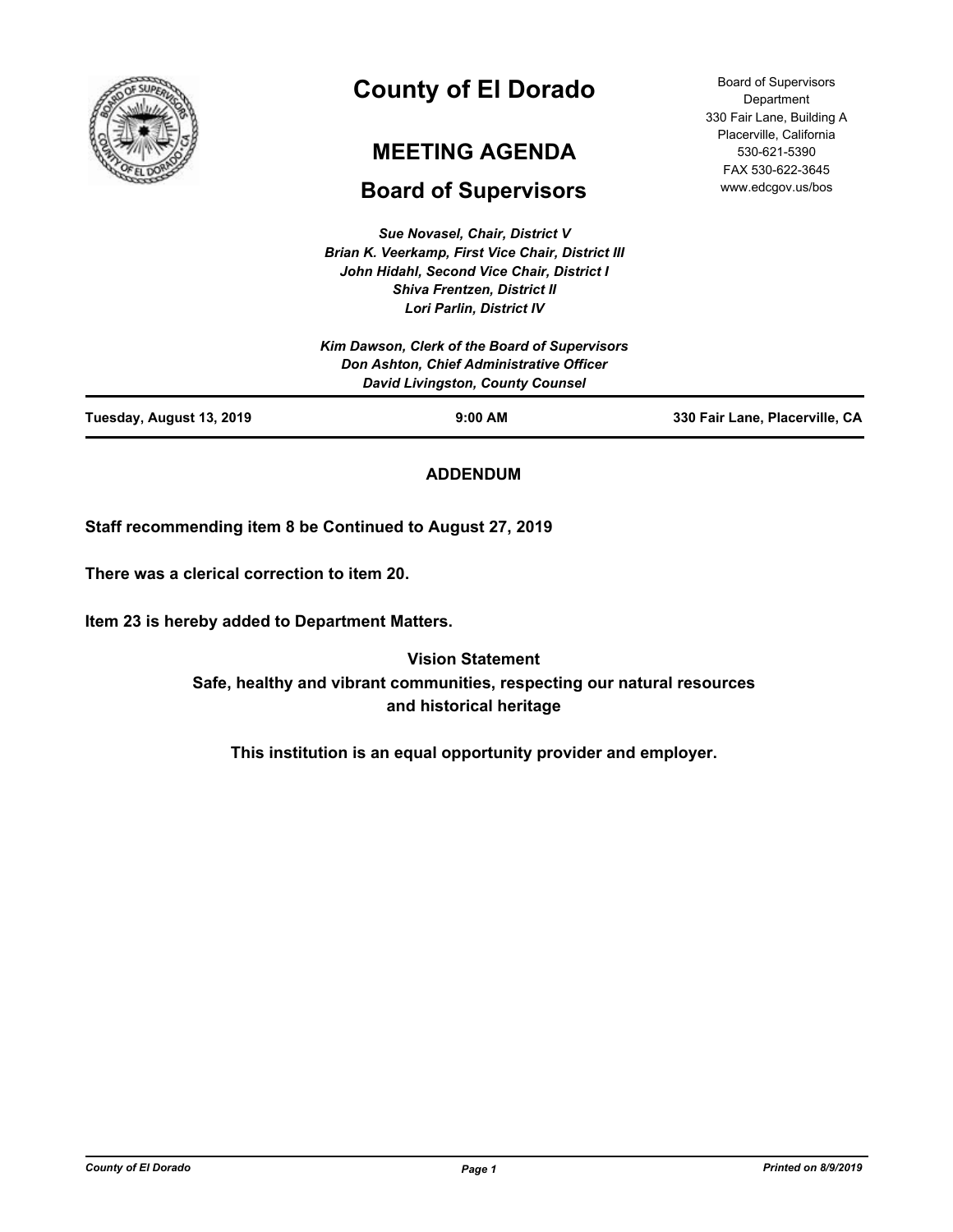Live Web Streaming and archiving of most Board of Supervisors meeting videos, all meeting agendas, supplemental materials and meeting minutes are available on the internet at: http://eldorado.legistar.com/Calendar.aspx

To listen to open session portions of the meeting in real time, dial (530) 621-7603. This specialized dial in number is programmed for listening only and is operable when the audio system inside the meeting room is activated. Please be advised that callers will experience silence anytime the Board is not actively meeting, such as during Closed Session or break periods.

The County of El Dorado is committed to ensuring that persons with disabilities are provided the resources to participate in its public meetings. Please contact the office of the Clerk of the Board if you require accommodation at 530-621-5390 or via email, edc.cob@edcgov.us, preferably no less than 24 hours in advance of the meeting.

The Board of Supervisors is concerned that written information submitted to the Board the day of the Board meeting may not receive the attention it deserves. The Board Clerk cannot guarantee that any FAX, email, or mail received the day of the meeting will be delivered to the Board prior to action on the subject matter.

The Board meets simultaneously as the Board of Supervisors and the Board of Directors of the Air Quality Management District, In-Home Supportive Services, Public Housing Authority, Redevelopment Agency and other Special Districts.

For Purposes of the Brown Act § 54954.2 (a), the numbered items on this Agenda give a brief description of each item of business to be transacted or discussed. Recommendations of the staff, as shown, do not prevent the Board from taking other action.

Materials related to an item on this Agenda submitted to the Board of Supervisors after distribution of the agenda packet are available for inspection during normal business hours in the public viewing packet located in Building A, 330 Fair Lane, Placerville or in the Board Clerk's Office located at the same address. Such documents are also available on the Board of Supervisors' Meeting Agenda webpage subject to staff's ability to post the documents before the meeting.

## **PROTOCOLS FOR PUBLIC COMMENT**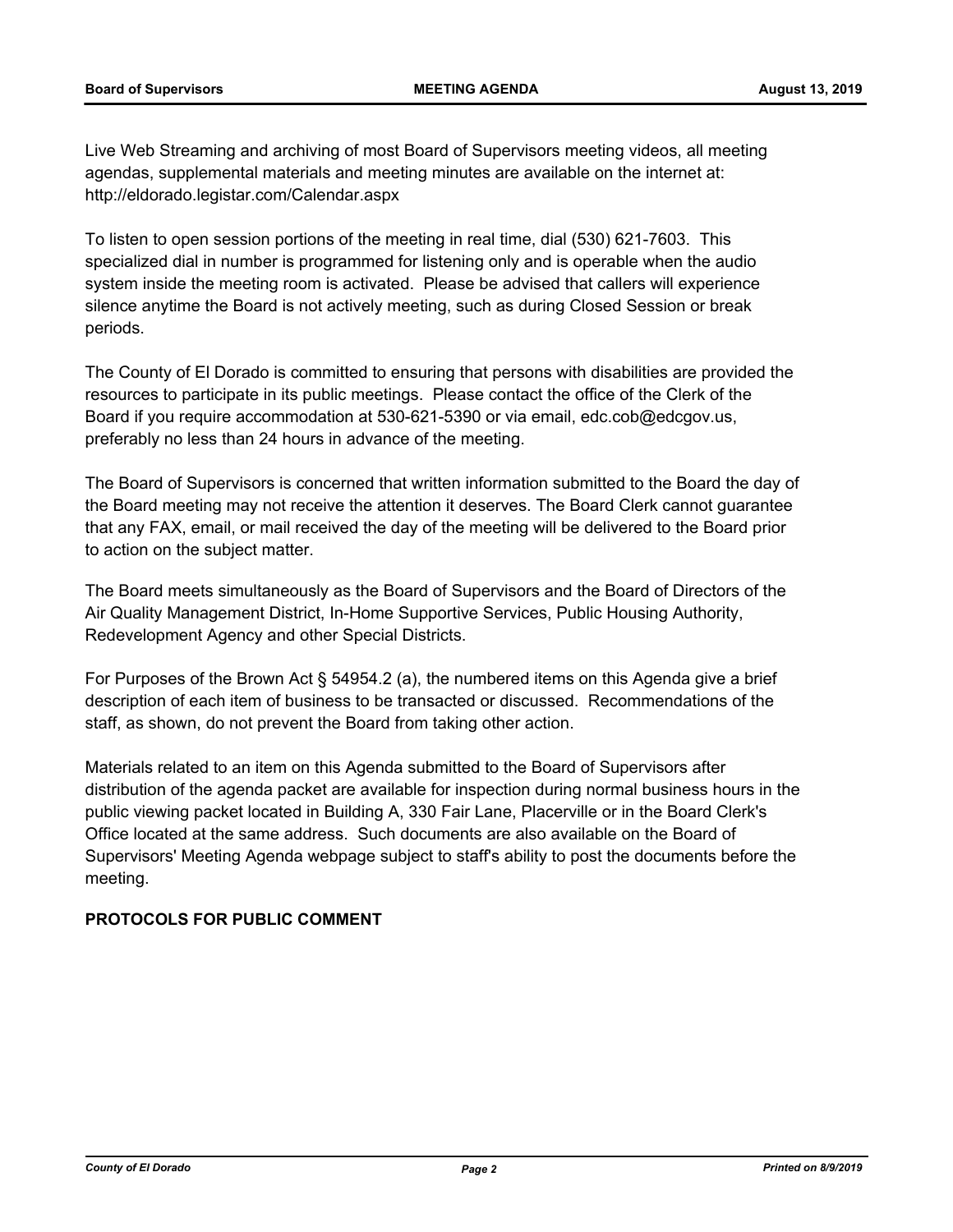Public comment will be received at designated periods as called by the Board Chair.

Public comment on items scheduled for Closed Session will be received before the Board recesses to Closed Session.

Except with the consent of the Board, individuals shall be allowed to speak to an item only once.

On December 5, 2017, the Board adopted the following protocol relative to public comment periods. The Board adopted minor revisions to the protocol on February 26, 2019, incorporated herein:

Time for public input will be provided at every Board of Supervisors meeting. Individuals will have three minutes to address the Board. Individuals authorized by organizations will have three minutes to present organizational positions and perspectives and may request additional time, up to five minutes. At the discretion of the Board, time to speak by any individual may be extended.

Public comment on certain agenda items designated and approved by the Board may be treated differently with specific time limits per speaker or a limit on the total amount of time designated for public comment. It is the intent of the Board that quasi-judicial matters have additional flexibility depending upon the nature of the issue. It is the practice of the Board to allocate 20 minutes for public comment during Open Forum and for each agenda item to be discussed. (Note: Unless designated on the agenda, there is no Open Forum period during Special Meetings.)

Individual Board members may ask clarifying questions but will not engage in substantive dialogue with persons providing input to the Board.

If a person providing input to the Board creates a disruption by refusing to follow Board guidelines, the Chair of the Board may take the following actions:

Step 1. Request the person adhere to Board guidelines. If the person refuses, the Chair may turn off the speaker's microphone.

Step 2. If the disruption continues, the Chair may order a recess of the Board meeting. Step 3. If the disruption continues, the Chair may order the removal of the person from the Board meeting.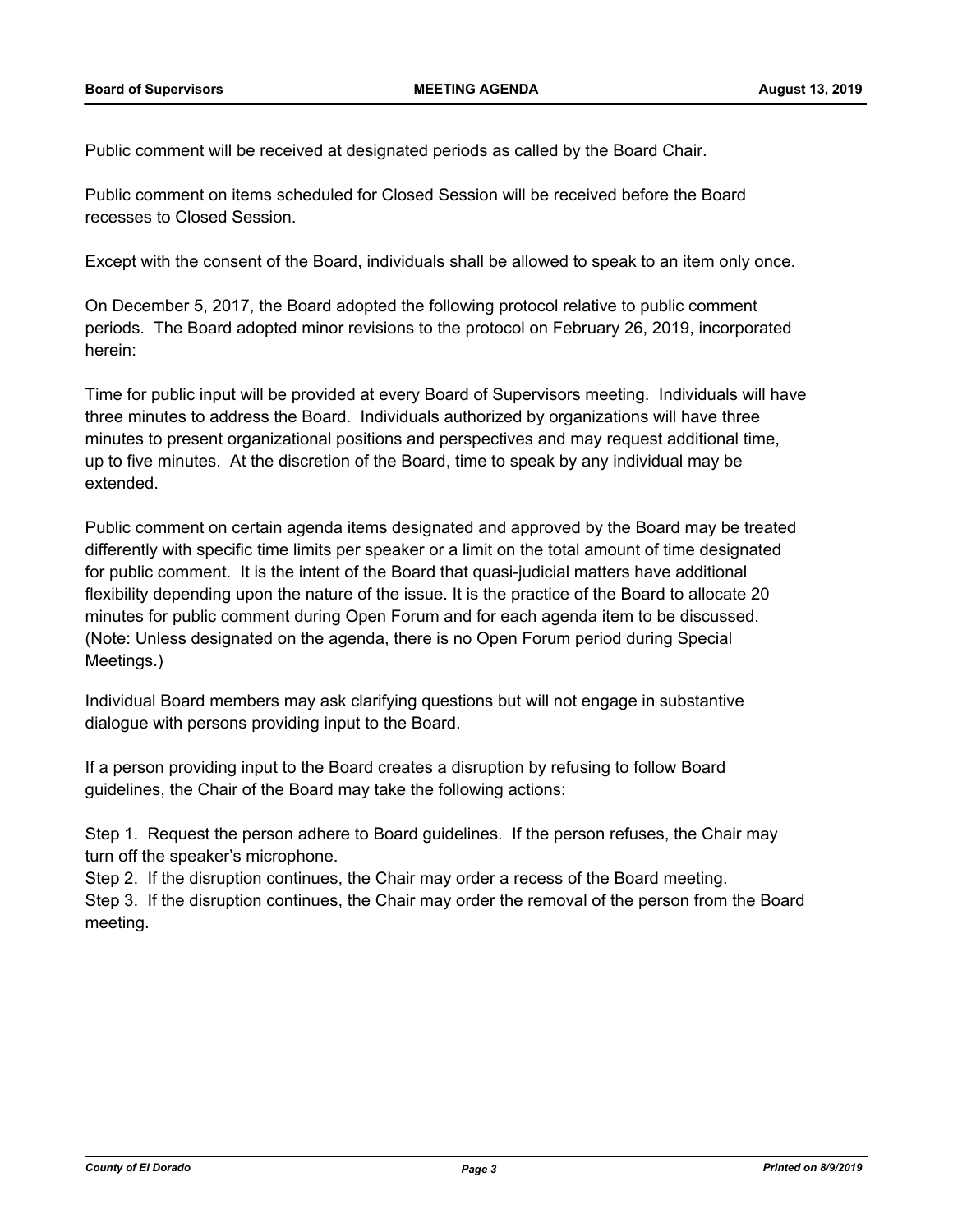### **9:00 A.M. - CALL TO ORDER**

#### **INVOCATION AND PLEDGE OF ALLEGIANCE TO THE FLAG**

#### **ADOPTION OF THE AGENDA AND APPROVAL OF CONSENT CALENDAR**

The Board may make any necessary additions, deletions or corrections to the agenda including moving items to or from the Consent Calendar and adopt the agenda and the Consent Calendar with one single vote. A Board member may request an item be removed from the Consent Calendar for discussion and separate Board action. At the appropriate time as called by the Board Chair, members of the public may make a comment on matters on the Consent Calendar prior to Board action.

#### **OPEN FORUM**

Open Forum is an opportunity for members of the public to address the Board of Supervisors on subject matter that is not on their meeting agenda and within their jurisdiction. Public comments during Open Forum are limited to three minutes per person. Individuals authorized by organizations will have three minutes to present organizational positions and perspectives and may request additional time, up to five minutes. The total amount of time reserved for Open Forum is 20 Minutes.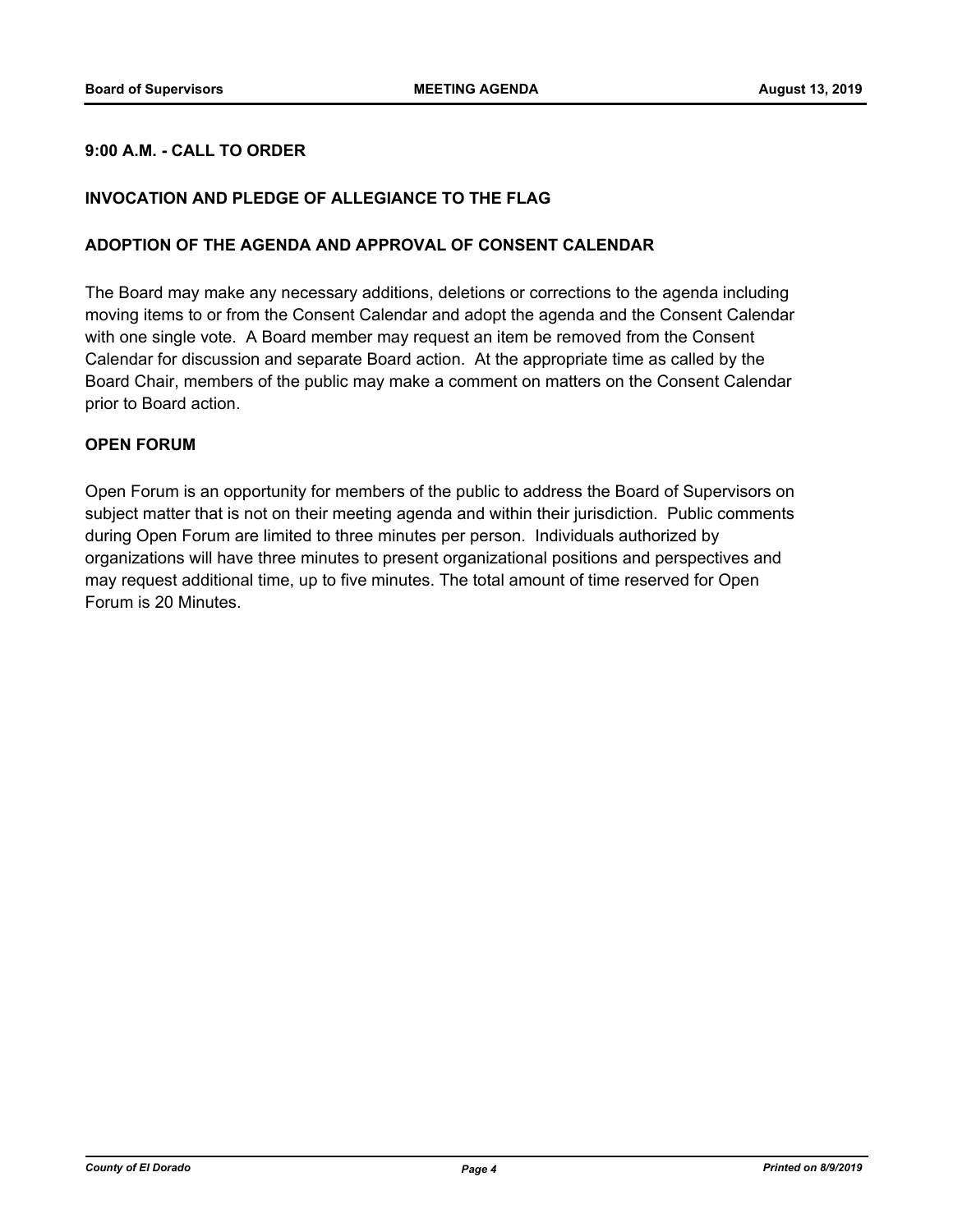#### **CONSENT CALENDAR**

**1.** [19-1206](http://eldorado.legistar.com/gateway.aspx?m=l&id=/matter.aspx?key=26529) Clerk of the Board recommending the Board approve the Minutes from the regular meeting of August 6, 2019.

#### **GENERAL GOVERNMENT - CONSENT ITEMS**

- **2.** [16-0305](http://eldorado.legistar.com/gateway.aspx?m=l&id=/matter.aspx?key=20961) Chief Administrative Office recommending the Board find that a state of emergency continues to exist in El Dorado County as a result of unprecedented tree mortality due to drought conditions and related bark beetle infestations. (Cont. 8/6/19, Item 2)
- **3.** [19-1204](http://eldorado.legistar.com/gateway.aspx?m=l&id=/matter.aspx?key=26527) Chief Administrative Office and Probation Department recommending the Board authorize the Chair to sign a letter to the Juvenile Justice and Delinquency Prevention Commission in response to their 2019 Juvenile Treatment Center Inspection Report.

#### **FUNDING:** N/A

**4.** [19-1210](http://eldorado.legistar.com/gateway.aspx?m=l&id=/matter.aspx?key=26533) Chief Administrative Office, Central Fiscal division and Treasurer-Tax Collector recommending the Board:

> 1) Approve the attached budget transfer increasing revenue and expenses in the certified access specialist (CASp) Certification and Training Fund to allow for the transfer of funds to the State and the Treasurer-Tax Collector's office based on the \$4 business license fee established by State Assembly Bill 1379 (4/5 vote required); and

2) Direct the Auditor-Controller to establish two special revenue funds to replace the existing CASp Certification and Training Fund, one in the Treasurer-Tax Collectors office and one in Planning and Building to allow for proper accounting of the funds.

**FUNDING:** Business License Fees.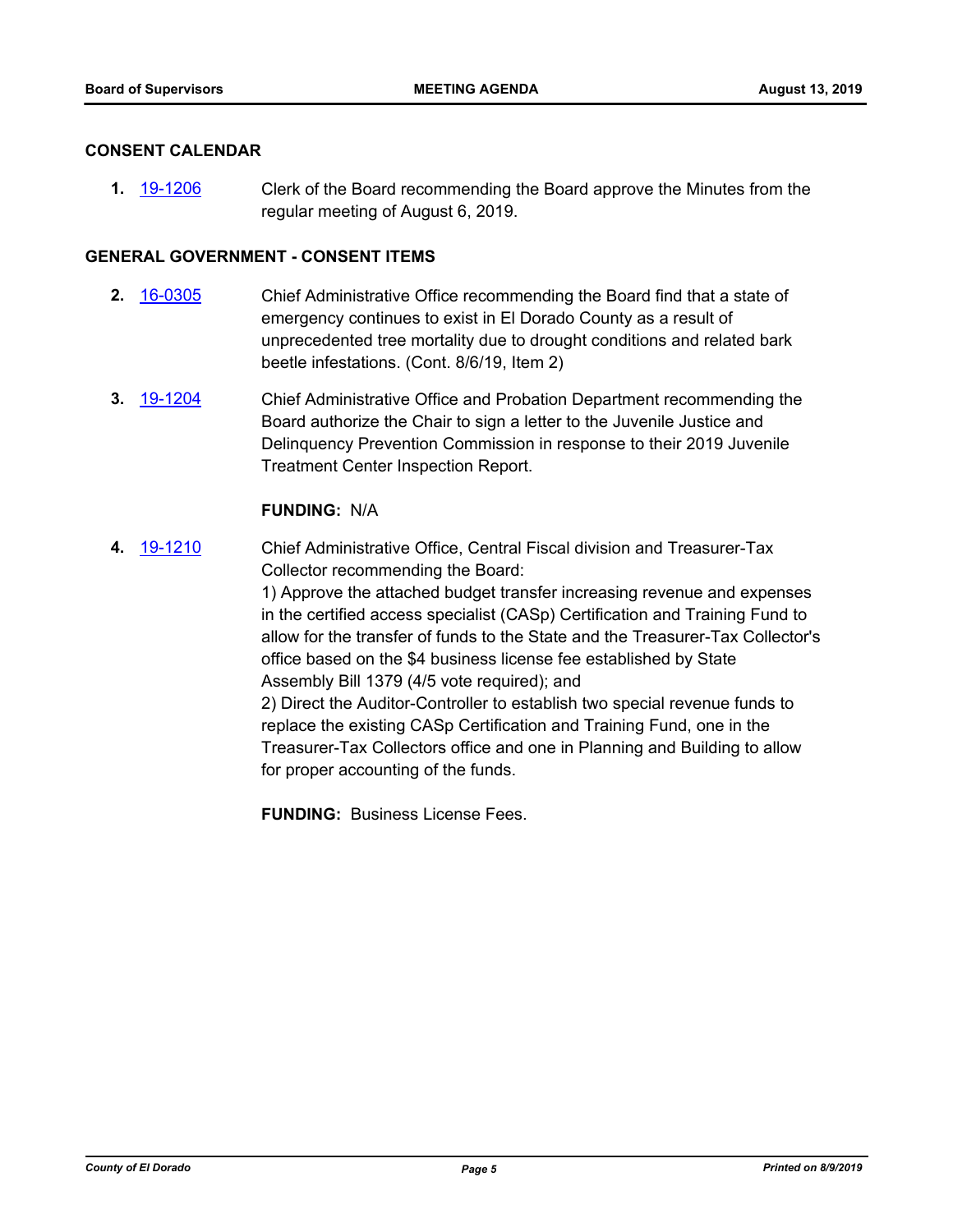**5.** [19-0910](http://eldorado.legistar.com/gateway.aspx?m=l&id=/matter.aspx?key=26233) Chief Administrative Office, EMS and Emergency Preparedness Division, recommending the Board:

> 1) Approve and authorize the Chair to sign Memorandum of Understanding (MOU) 4078 with Alpine County, for the period of September 1, 2019, through August 31, 2022, for the provision of ambulance services via an agreement with the County Service Area 3 ambulance contractor within the defined boundaries of Alpine County, on a fee-for-service basis; and 2) Authorize the Chief Administrative Officer, or designee, to execute further documents relating to MOU 4078, including amendments which do not increase the term of the MOU, and contingent upon approval by County Counsel and Risk Management.

**FUNDING:** Fee-for-service billing to patient or third party payer for services provided.

**6.** [19-1181](http://eldorado.legistar.com/gateway.aspx?m=l&id=/matter.aspx?key=26504) Clerk of the Board, based upon the recommendation of the In-Home Supportive Services Advisory Committee, recommending the following pertaining to In-Home Supportive Services Advisory Committee's membership:

> 1) Change Ellen Yevdakimov from a Community Representative to a Consumer Representative, Term Expiration 1/8/2020; and 2) Appoint Brian Lordson, Community Member, Term Expiration 8/13/2021.

**7.** [19-1134](http://eldorado.legistar.com/gateway.aspx?m=l&id=/matter.aspx?key=26456) Human Resources Department recommending the Board: 1) Authorize continuation of the current perpetual Agreement 471-S1211 with GovernmentJobs.com, Inc., doing business as Neogov, for the ongoing maintenance of the County-wide applicant tracking license, subscription to GovernmentJobs.com website, and background check integration for the period of July 1, 2019 through June 30, 2020. Estimated costs for the year \$23,689.12; and 2) Approve and authorize the Purchasing Agent to sign an amendment to the contract to allow for the purchase of a new module for performance

evaluation tracking for the period of July 1, 2019 through June 30, 2020. Estimated costs for the year \$36,819.

**FUNDING:** General Fund.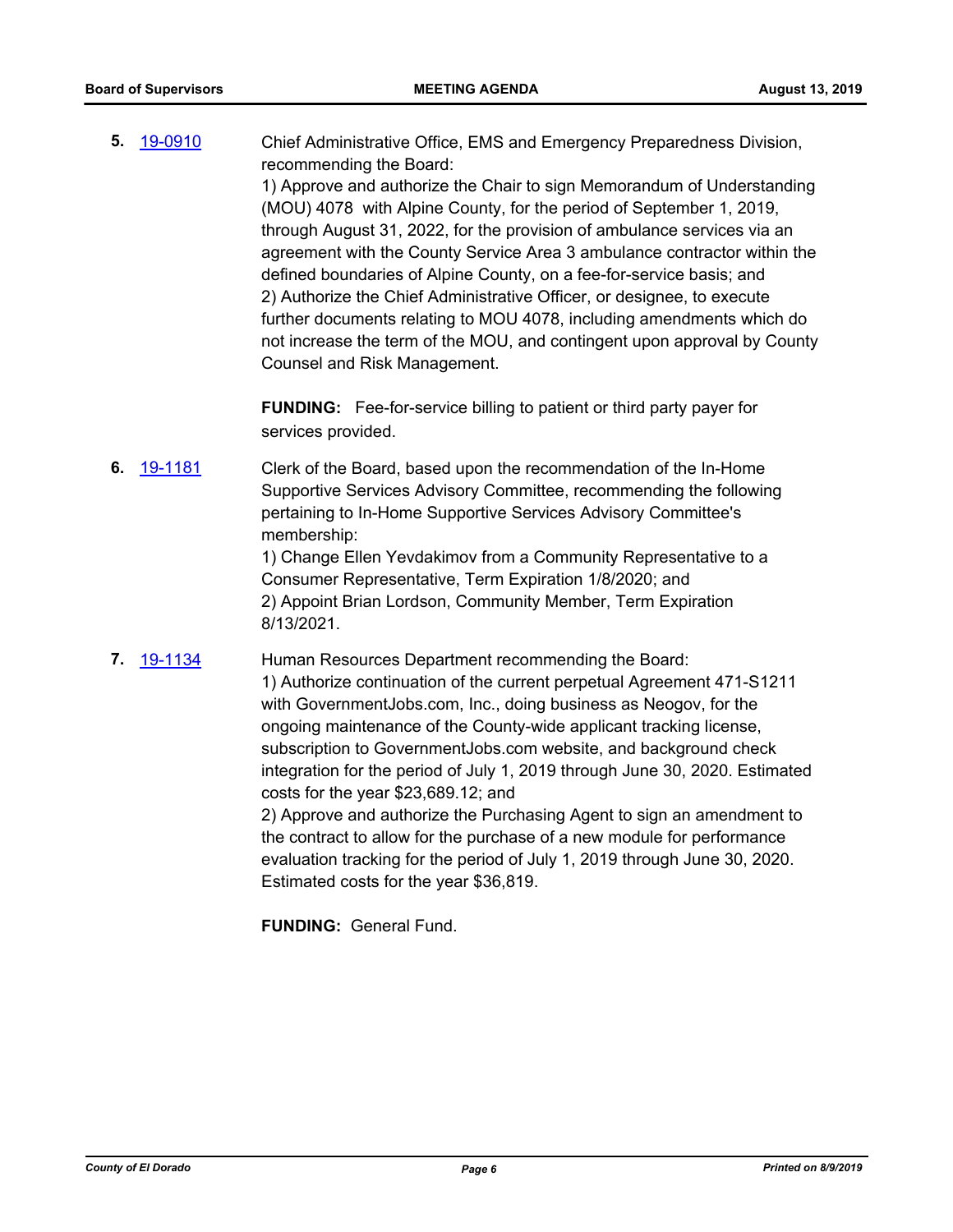**8.** [19-1159](http://eldorado.legistar.com/gateway.aspx?m=l&id=/matter.aspx?key=26482) Human Resources Department recommending the Board: 1) Conceptually approve the conversion from an Interagency Merit System county to an Approved Local Merit System county, allowing the County to administer and manage all County personnel functions currently administered and managed by the California Department of Human Resources (CalHR) via a contract with CPS HR Consulting; and 2) Authorize the Director of Human Resources to initiate the request with CalHR on behalf of the Board of Supervisors asking for a review of the County's personnel system.

#### **FUNDING:** N/A

#### **Staff recommending this matter be Continued to August 27, 2019.**

**9.** [19-1160](http://eldorado.legistar.com/gateway.aspx?m=l&id=/matter.aspx?key=26483) Human Resources Department recommending the Board: 1) Approve the revised County-wide class specification: Planning Manager (Title Change from Principal Planner to Planning Manager); and 2) Adopt and authorize the Chair to sign Resolution **129-2019** to approve the abovementioned title change.

**FUNDING:** N/A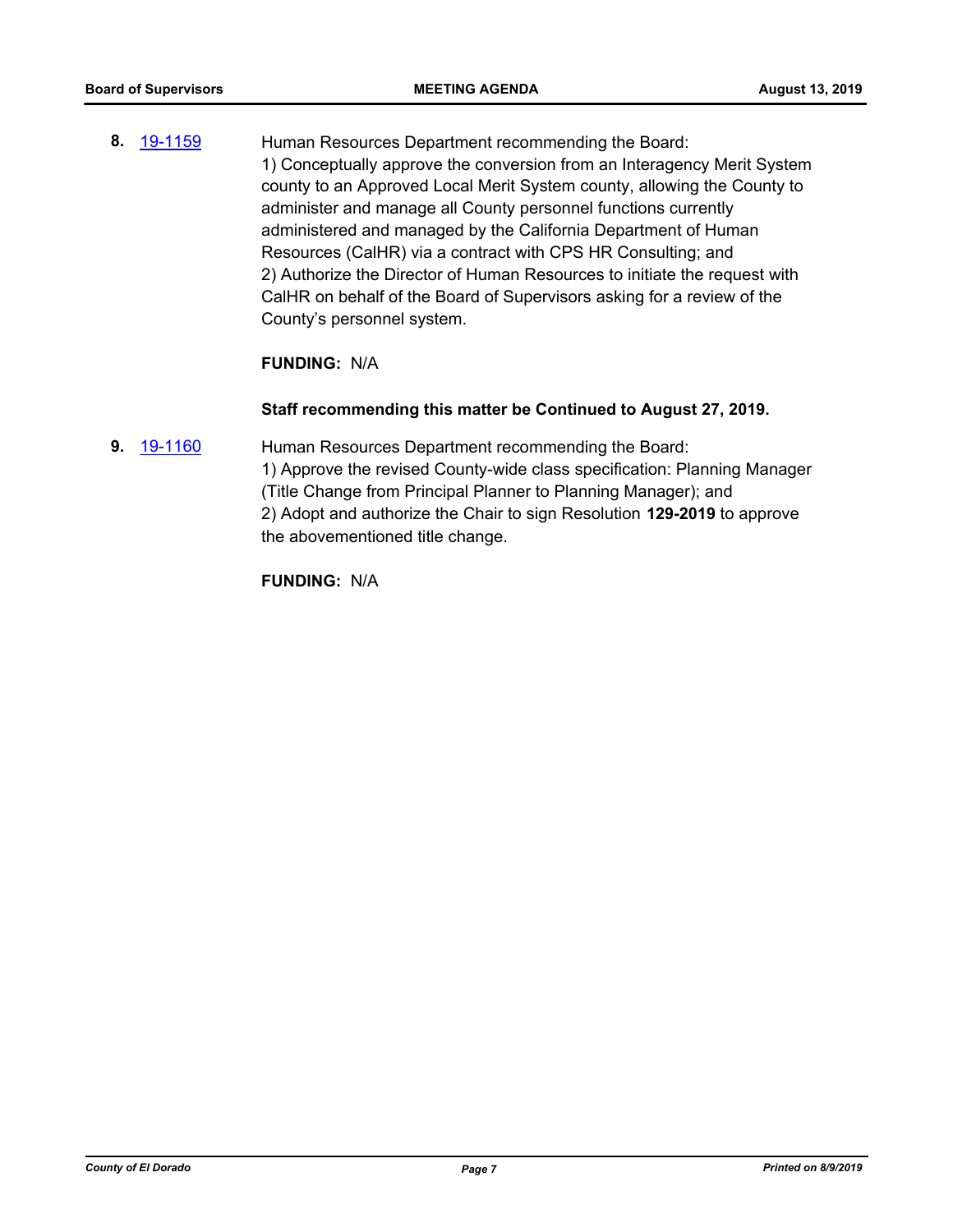#### **HEALTH AND HUMAN SERVICES - CONSENT ITEMS**

**10.** [19-1136](http://eldorado.legistar.com/gateway.aspx?m=l&id=/matter.aspx?key=26458) Health and Human Services Agency recommending the Board of Supervisors, acting as the governing board for the Public Housing Authority:

> 1) Authorize the submission of a funding application to the US Department of Housing and Urban Development (HUD), Office of Public and Indian Housing, for the Mainstream Voucher Program;

> 2) Delegate authority to the Director of Health and Human Services to sign the Mainstream Voucher Program Funding Application as the Housing Authority Representative, thereby certifying compliance with Equal Opportunity Employment, Lobbying, and Drug Free Workplace requirements identified by HUD;

3) Delegate authority to the Director of Health and Human Services to accept funding and execute the funding agreement, if awarded, including any extension(s) or amendment(s) thereto, contingent upon County Counsel and Risk Management approval; and

4) Authorize the Director of Health and Human Services Agency, Chief Fiscal Officer, or designee, to administer any agreement, or subsequent administrative documents relating to said award, including required fiscal and programmatic reports.

**FUNDING:** Federal Funding.

**11.** [19-1156](http://eldorado.legistar.com/gateway.aspx?m=l&id=/matter.aspx?key=26478) Health and Human Services Agency (HHSA) recommending the Board: 1) Award Request for Proposals 19-918-025, to Telecare Corporation, for the operation and management of the County's Psychiatric Health Facility; and

> 2) Authorize HHSA to negotiate an Agreement for Services with Telecare Corporation, with a total not-to-exceed amount to be negotiated, and with a term effective on execution through January 31, 2025, with the possibility of an additional five-year term extension, contingent upon mutual agreement between the County Board of Supervisors or designee and Telecare Corporation.

**FUNDING:** 41% with Federal funding, 2% with State funding, 8% with Other Government funding, and 49% with Behavioral Health Realignment.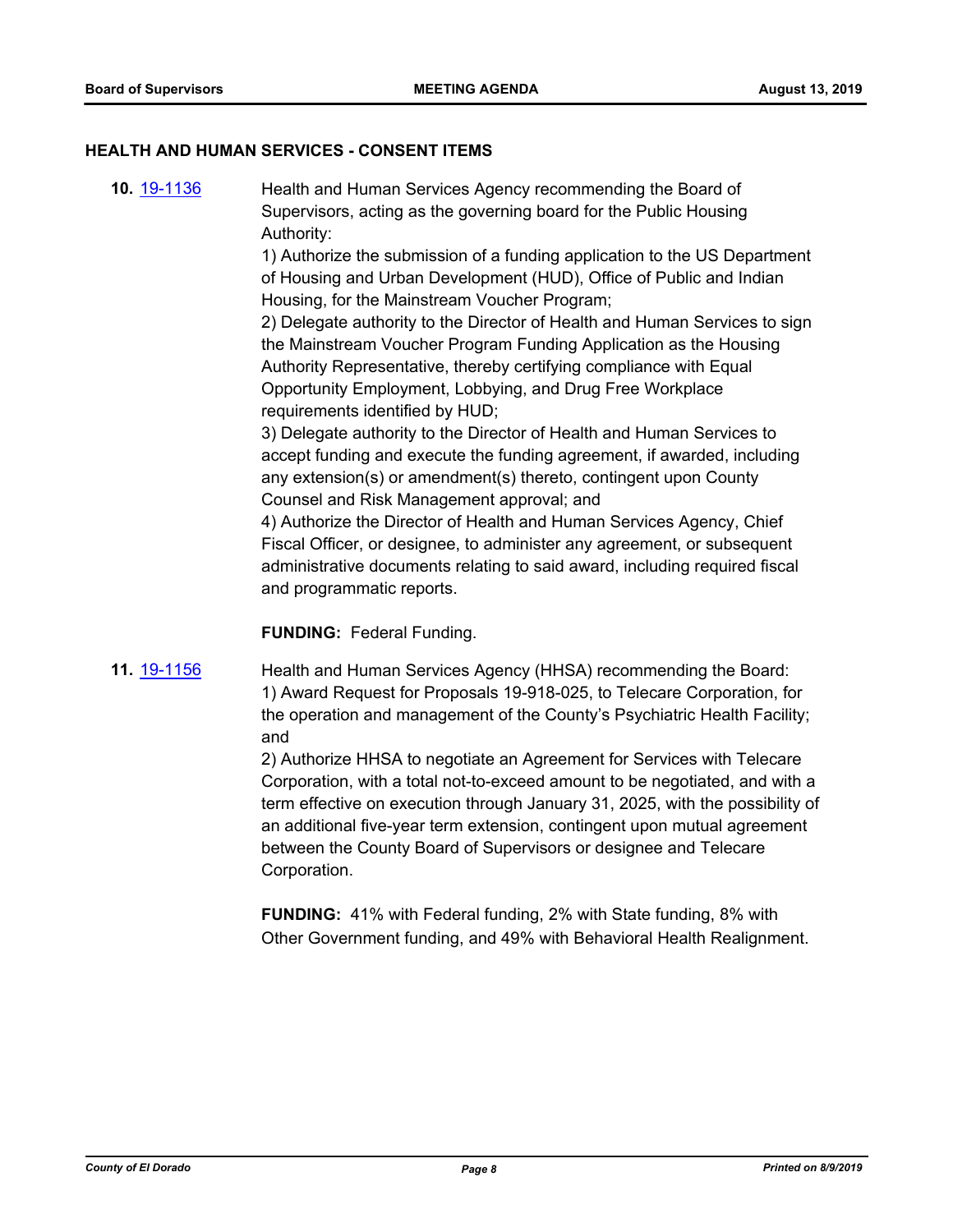#### **LAND USE AND DEVELOPMENT - CONSENT ITEMS**

**12.** [19-0876](http://eldorado.legistar.com/gateway.aspx?m=l&id=/matter.aspx?key=26199) Department of Transportation recommending the Board approve and authorize the Chair to sign the following on-call Construction Services Agreements to provide, on an as-needed basis, for various types of road surface treatments on County maintained roadways on the West and East Slope of the County, both with a not-to-exceed amount of \$7,500,000 and with a three (3) year term:

1) Agreement for Construction Services 4082 with American Pavement Systems, Inc.; and

2) Agreement for Construction Services 4083 with Pavement Coatings Co.

**FUNDING:** Local Discretionary (Local), Road Fund (State) and SB1-RMRA (State).

**13.** [19-0996](http://eldorado.legistar.com/gateway.aspx?m=l&id=/matter.aspx?key=26319) Department of Transportation recommending the Board approve and authorize the Chair to sign Cooperative Agreement 03-0651 between California Department of Transportation and County of El Dorado defining the cost contribution for the construction capital and support phases of the U.S. 50/Camino Area Safety Project, CIP 71319/36104015.

> **FUNDING:** Highway Safety Improvement Program Funds (100%). (Federal Funds)

**14.** [19-1130](http://eldorado.legistar.com/gateway.aspx?m=l&id=/matter.aspx?key=26452) Department of Transportation recommending the Board approved and authorize the Chair to sign the Offsite Road Improvement Agreement for Malcolm Dixon Area of Benefit, Road Improvement Agreement 19-54910, between the County and the Developers, Omni Financial, LLC, Alto, LLC, Salmon Falls Land & Cattle Company, LLC, Diamante Development, LLC and Christopher A. LaBarbera Revocable Trust, 2019.

**FUNDING:** Developer Funded.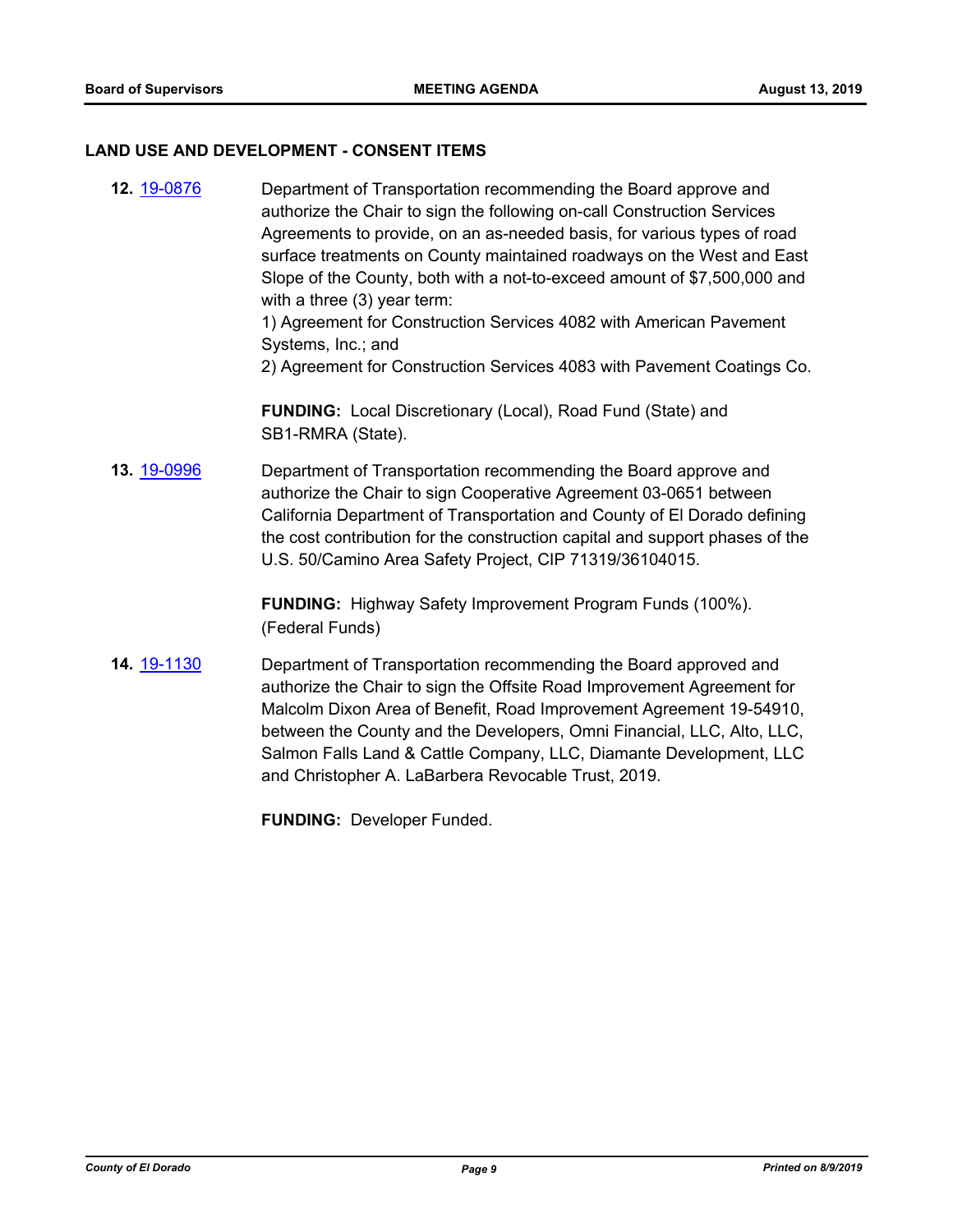#### **LAW AND JUSTICE - CONSENT ITEMS**

**15.** [19-0919](http://eldorado.legistar.com/gateway.aspx?m=l&id=/matter.aspx?key=26242) Probation Department recommending the Board authorize amendment of the Fiscal Year 2019-2020 Authorized Personnel Allocation Resolution, by deleting one full-time equivalent (1.0 FTE) vacant Deputy Chief Probation Officer, and adding one full-time equivalent (1.0 FTE) Superintendent - Institutions as a result of the proposed organizational restructure of the Department's management level positions.

### **FUNDING:** General Fund.

**16.** [19-1007](http://eldorado.legistar.com/gateway.aspx?m=l&id=/matter.aspx?key=26329) Sheriff's Office recommending the Board ratify Contract 3050, with the City of South Lake Tahoe for the lease of Hangar space used by the Sheriff's Office Search and Rescue unit in the approximate amount of \$6,000 annually.

**FUNDING:** General Fund.

#### **END CONSENT CALENDAR**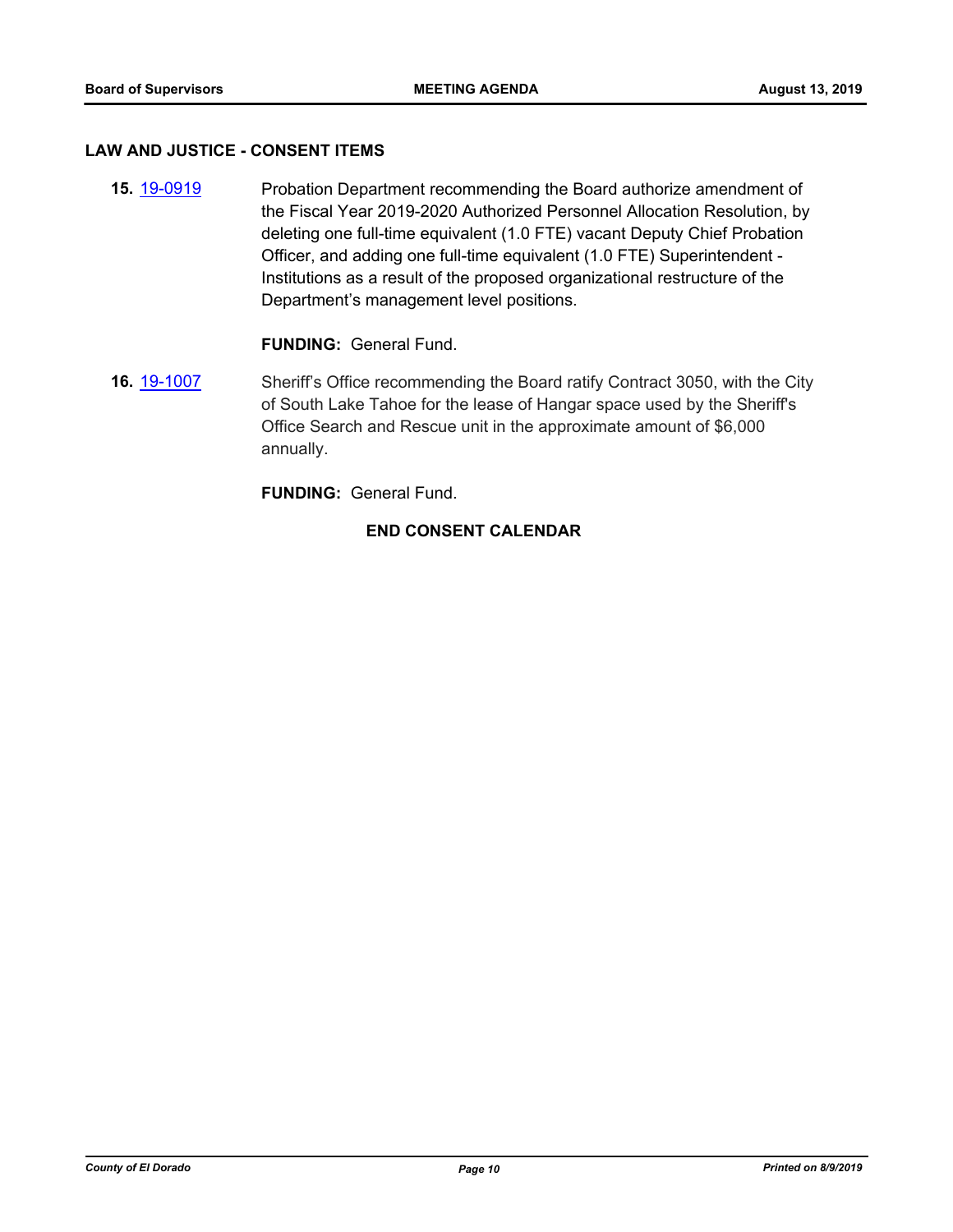#### **DEPARTMENT MATTERS (Items in this category may be called at any time)**

**17.** [19-1155](http://eldorado.legistar.com/gateway.aspx?m=l&id=/matter.aspx?key=26477) Chief Administrative Office recommending the Board consider the Draft Board of Supervisors Responses to the 2018-2019 Grand Jury Reports 18-02, Mental Health Services Act Fund Spending, and 18-06, A Fair Review, both issued May 29, 2019 and 18-03, Jail and Juvenile Detention Centers Inspection, issued on May 20, 2019; providing any final direction to staff regarding any changes to include with the Final Response for these reports; recommending approval of the report as the Final Responses and respective letter of transmittal to the Presiding Judge if no changes are recommended. (Est. Time: 15 Min.)

#### **FUNDING:** N/A

#### **10:00 A.M. - TIME ALLOCATION**

**18.** [19-1100](http://eldorado.legistar.com/gateway.aspx?m=l&id=/matter.aspx?key=26422) HEARING - Department of Transportation to provide the Board with an update on the grant funding projections for El Dorado County and how the decreased revenue projections affect the Traffic Impact Mitigation (TIM) Fee program and provide staff direction. (Est. Time: 1.5 Hr.) (Cont. 8/6/2019, Item 21)

**FUNDING:** Traffic Impact Mitigation Fee Program.

**ITEMS TO/FROM SUPERVISORS**

**CAO UPDATE**

**ADJOURNMENT**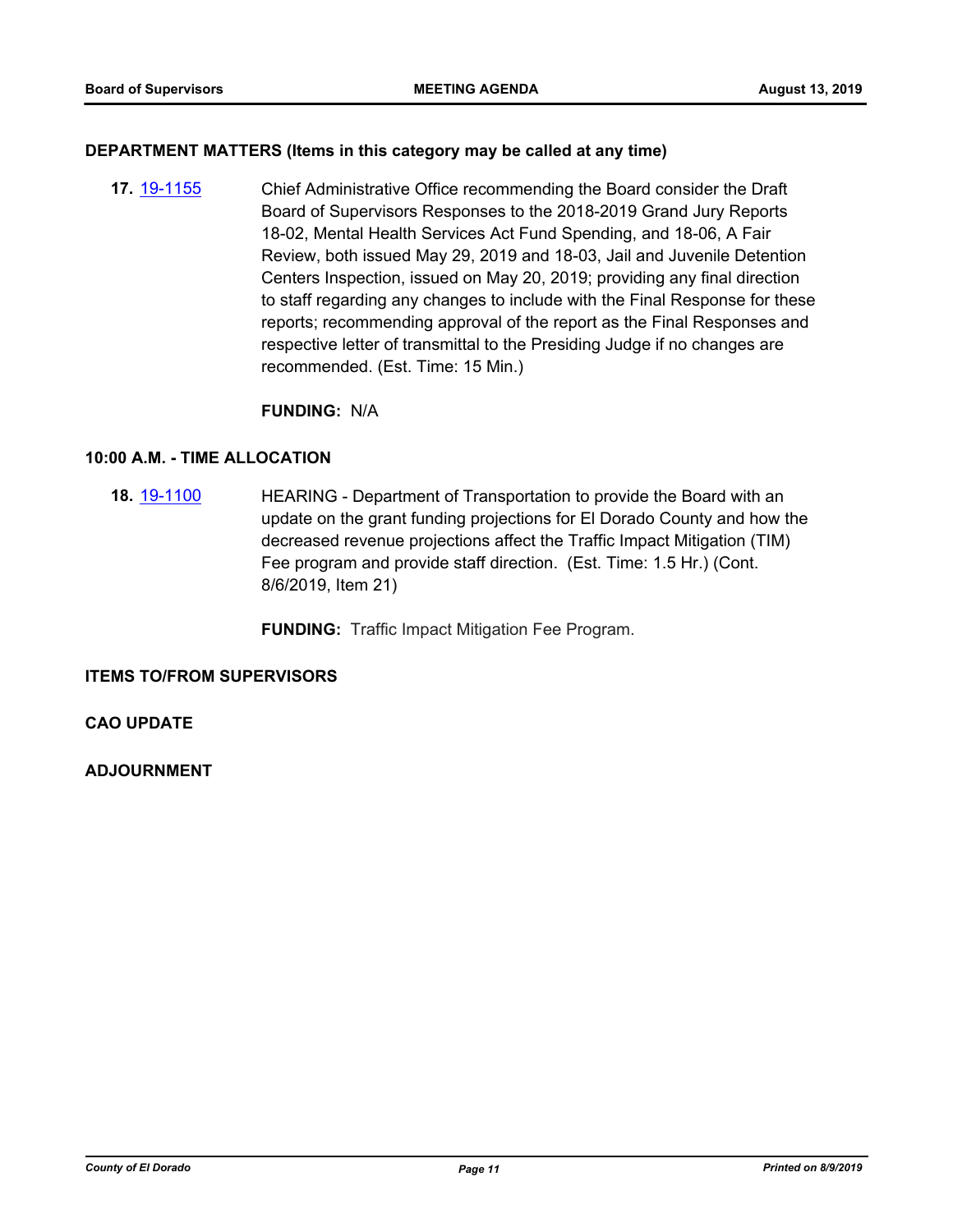#### **CLOSED SESSION**

- **19.** [19-1192](http://eldorado.legistar.com/gateway.aspx?m=l&id=/matter.aspx?key=26515) **Pursuant to Government Code Section 54957.6 Conference with Labor Negotiator**: County Negotiator: Director of Human Resources and/or designee. Employee organizations: Operating Engineers Local 3 representing employees in the Trades & Crafts and Corrections Bargaining Units; Deputy Sheriffs Association representing employees in the Law Enforcement Unit; El Dorado County Managers' Association, and El Dorado County Deputy County Counsel Association. (Est. Time: 15 Min.)
- **20.** [19-1214](http://eldorado.legistar.com/gateway.aspx?m=l&id=/matter.aspx?key=26537) **Pursuant to Government Code Section 54956.8 Conference with Real Property Negotiator**: This body will hold a closed session to give instructions to its negotiator for the Hank's Exchange at Squaw Hollow Creek - Bridge Replacement, CIP 77135, regarding the real properties owned by David W. Fausel and Deanna M. Fausel as Trustees Under Declaration of Trust dated February 24, 1997, described as follows: 1) APN 090099-010-023, 4880 Hank's Exchange Rd, Placerville CA 95667;

2) APN 090099-010-024, 4881 Hank's Exchange Rd, Placerville CA 95667; and

3) APN 046-022-001, No Physical Address, Placerville CA 95667.

Instructions to El Dorado County's negotiator will concern price and terms of payment. Tanna Reynoso will be the negotiator on behalf of El Dorado County. The parties with whom El Dorado County's negotiator may negotiate are those parties identified above and their agents and successors. (Est Time: 10 Min.)

- **21.** [19-1218](http://eldorado.legistar.com/gateway.aspx?m=l&id=/matter.aspx?key=26541) **Conference with Legal Counsel Significant Exposure to Litigation** pursuant to Government Code Section 54956.9(d)(2). Title: Number of potential cases: Wendy Silverthorne Tort Claim (1). (Est. Time: 10 Min.)
- **22.** [19-1213](http://eldorado.legistar.com/gateway.aspx?m=l&id=/matter.aspx?key=26536) **Conference with Legal Counsel Significant Exposure to Litigation** pursuant to Government Code Section 54956.9(d)(2). Title: Number of potential cases: (5+). (Est. Time: 15 Min.)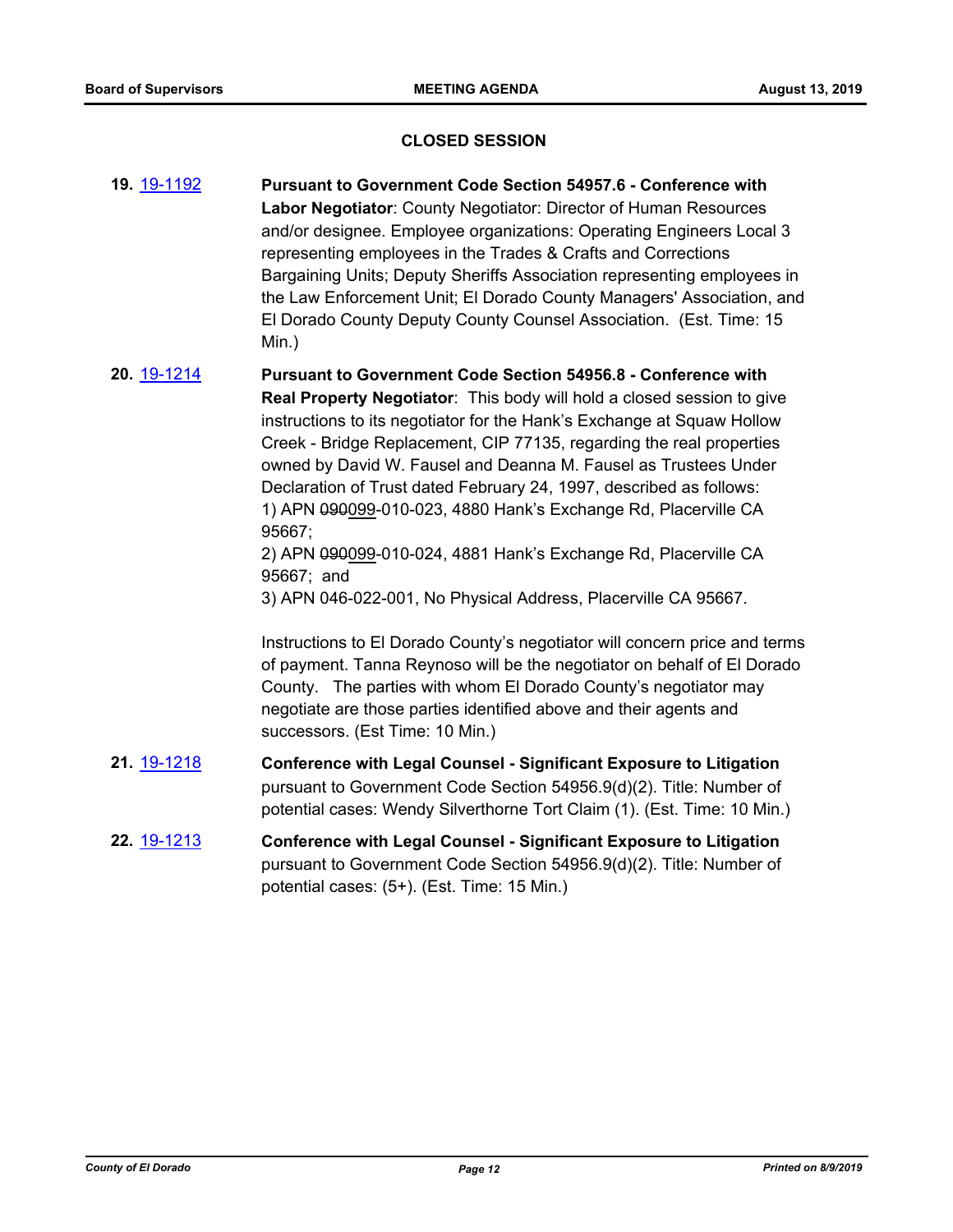On August 19, 2003, the Board adopted the following protocol: It is a requirement that all speakers, County staff and the public, when approaching the podium to make a visual presentation to the Board of Supervisors, must provide the Clerk with the appropriate number of hard copies of the presentation for Board members and the audience.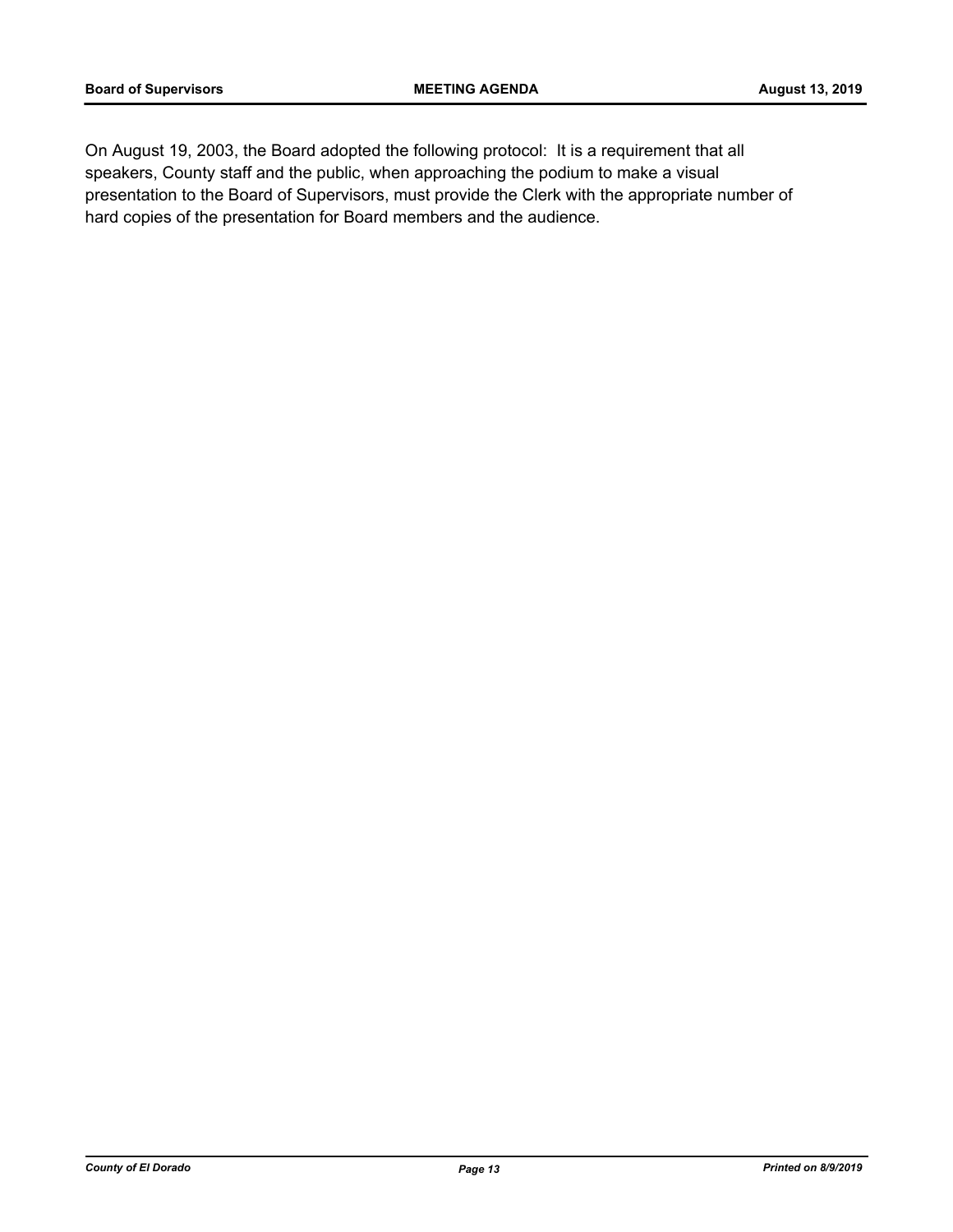#### **ADDENDUM**

#### **Staff recommending item 8 be Continued to August 27, 2019**

**8.** [19-1159](http://eldorado.legistar.com/gateway.aspx?m=l&id=/matter.aspx?key=26482) Human Resources Department recommending the Board: 1) Conceptually approve the conversion from an Interagency Merit System county to an Approved Local Merit System county, allowing the County to administer and manage all County personnel functions currently administered and managed by the California Department of Human Resources (CalHR) via a contract with CPS HR Consulting; and 2) Authorize the Director of Human Resources to initiate the request with CalHR on behalf of the Board of Supervisors asking for a review of the County's personnel system.

**FUNDING:** N/A

**Staff recommending this matter be Continued to August 27, 2019.**